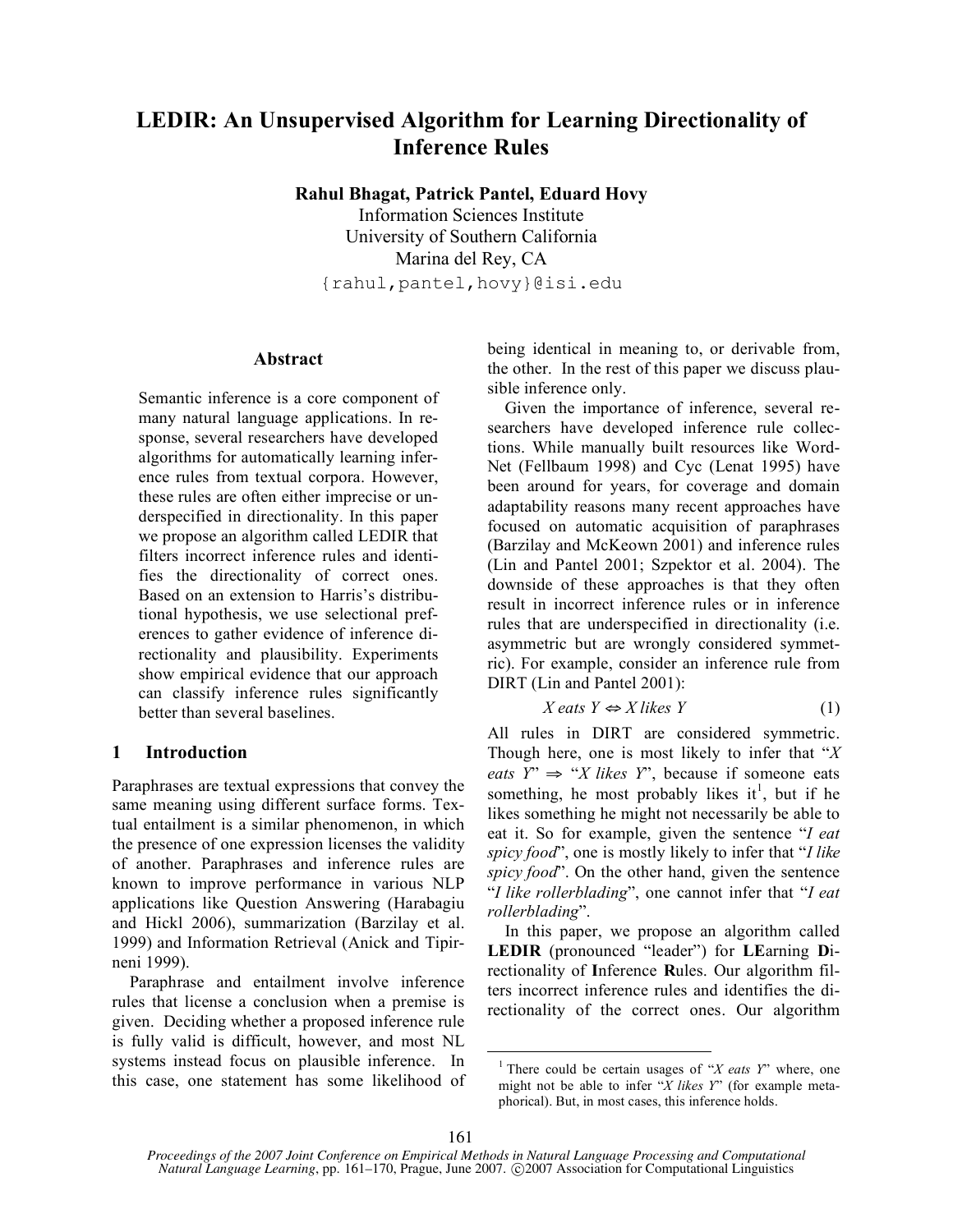works with any resource that produces inference rules of the form shown in example (1). We use both the distributional hypothesis and selectional preferences as the basis for our algorithm. We provide empirical evidence to validate the following main contribution:

*Claim: Relational selectional preferences can be used to automatically determine the plausibility and directionality of an inference rule.*

## **2 Related Work**

In this section, we describe applications that can benefit by using inference rules and their directionality. We then talk about some previous work in this area.

## **2.1 Applications**

Open domain question answering approaches often cast QA as the problem of finding some kind of semantic inference between a question and its answer(s) (Moldovan et al. 2003; Echiabi and Marcu 2003). Harabagiu and Hickl (2006) recently demonstrated that textual entailment inference information, which in this system is a set of directional inference relations, improves the performance of a QA system significantly even without using any other form of semantic inference. This evidence supports the idea that learning the directionality of other sets of inference rules may improve QA performance.

In Multi-Document Summarization (MDS), paraphrasing is useful for determining sentences that have similar meanings (Barzilay et al. 1999). Knowing the directionality between the inference rules here could allow the MDS system to choose either the more specific or general sentence depending on the purpose of the summary.

In IR, paraphrases have been used for query expansion, which is known to promote effective retrieval (Anick and Tipirneni 1999). Knowing the directionality of rules here could help in making a query more general or specific depending on the user needs.

## **2.2 Learning Inference Rules**

Automatically learning paraphrases and inference rules from text is a topic that has received much attention lately. Barzilay and McKeown (2001) for paraphrases, DIRT (Lin and Pantel 2001) and TEASE (Szpektor et al. 2004) for inference rules,

are recent approaches that have achieved promising results. While all these approaches produce collections of inference rules that have good recall, they suffer from the complementary problem of low precision. They also make no attempt to distinguish between symmetric and asymmetric inference rules. Given the potential positive impact shown in Section 2.1 of learning the directionality of inference rules, there is a need for methods, such as the one we present, to improve existing automatically created resources.

## **2.3 Learning Directionality**

There have been a few approaches at learning the directionality of restricted sets of semantic relations, mostly between verbs. Chklovski and Pantel (2004) used lexico-syntactic patterns over the Web to detect certain types of symmetric and asymmetric relations between verbs. They manually examined and obtained lexico-syntactic patterns that help identify the types of relations they considered and used these lexico-syntactic patterns over the Web to detect these relations among a set of candidate verb pairs. Their approach however is limited only to verbs and to specific types of verb-verb relations.

Zanzotto et al. (2006) explored a selectional preference-based approach to learn asymmetric inference rules between verbs. They used the selectional preferences of a single verb, i.e. the semantic types of a verb's arguments, to infer an asymmetric inference between the verb and the verb form of its argument type. Their approach however applies also only to verbs and is limited to some specific types of verb-argument pairs.

Torisawa (2006) presented a method to acquire inference rules with temporal constraints, between verbs. They used co-occurrences between verbs in Japanese coordinated sentences and co-occurrences between verbs and nouns to learn the verb-verb inference rules. Like the previous two methods, their approach too deals only with verbs and is limited to learning inference rules that are temporal in nature.

Geffet and Dagan (2005) proposed an extension to the distributional hypothesis to discover entailment relation between words. They model the context of a word using its syntactic features and compare the contexts of two words for strict inclusion to infer lexical entailment. In principle, their work is the most similar to ours. Their method however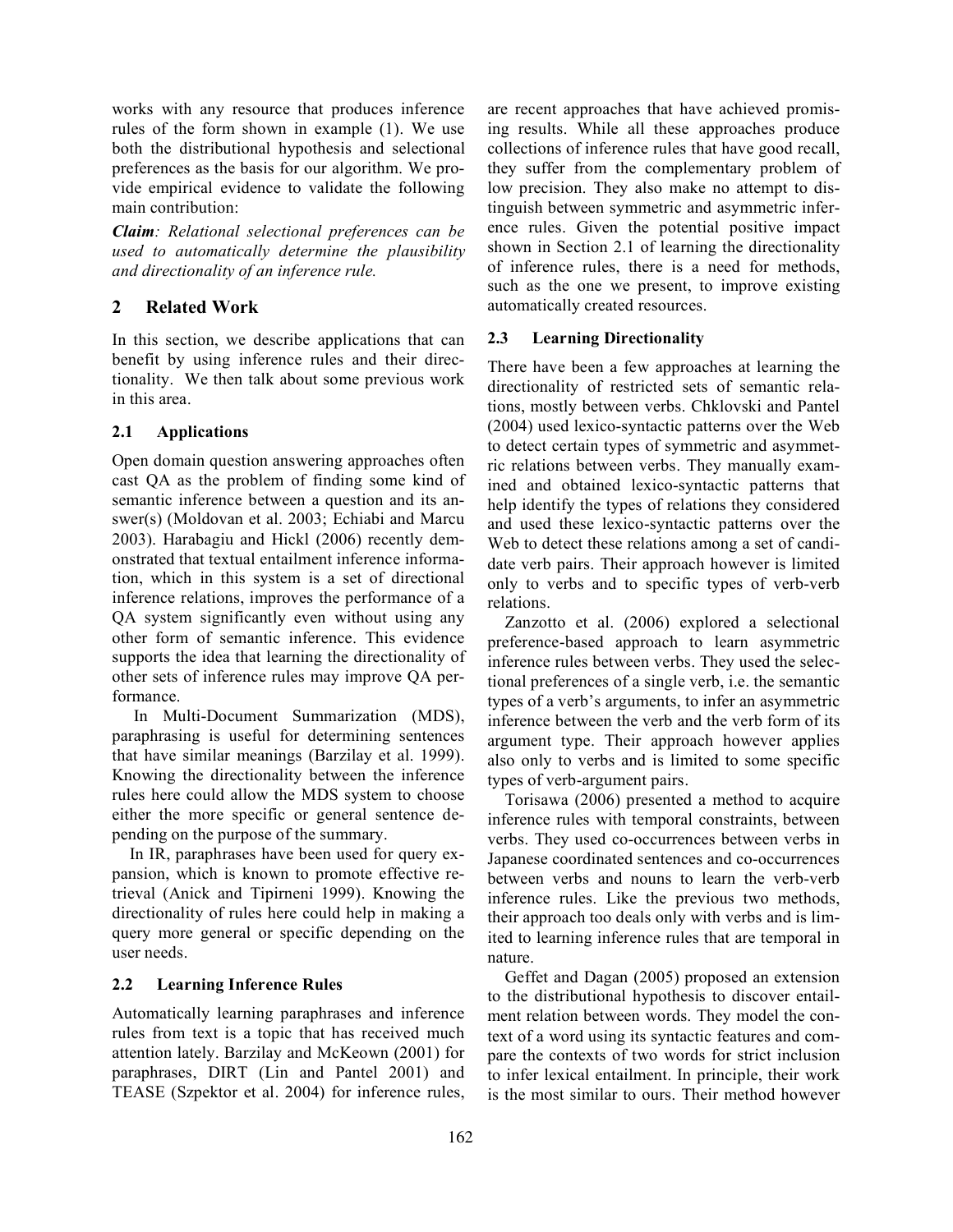is limited to lexical entailment and they show its effectiveness for nouns. Our method on the other hand deals with inference rules between binary relations and includes inference rules between verbal relations, non-verbal relations and multi-word relations. Our definition of context and the methodology for obtaining context similarity and overlap is also much different from theirs.

## **3 Learning Directionality of Inference Rules**

The aim of this paper is to filter out incorrect inference rules and to identify the directionality of the correct ones.

Let  $p_i \Leftrightarrow p_j$  be an inference rule where each *p* is a binary semantic relation between two entities *x* and *y*. Let  $\leq x, p, y$  be an instance of relation *p*.

*Formal problem definition: Given the inference rule*  $p_i \Leftrightarrow p_j$ , we want to conclude which one of the *following is more appropriate:*

- *1.*  $p_i$  ⇔  $p_j$
- 2.  $p_i \Rightarrow p_j$
- 3.  $p_i \leftarrow p_j$
- *4. No plausible inference*

Consider the example (1) from section 1. There, it is most plausible to conclude "*X* eats  $Y \Rightarrow "X$ *likes Y*".

Our algorithm LEDIR uses selectional preferences along the lines of Resnik (1996) and Pantel et al. (2007) to determine the plausibility and directionality of inference rules.

### **3.1 Underlying Assumption**

Many approaches to modeling lexical semantics have relied on the distributional hypothesis (Harris 1954), which states that words that appear in the same contexts tend to have similar meanings. The idea is that context is a good indicator of a word meaning. Lin and Pantel (2001) proposed an extension to the distributional hypothesis and applied it to paths in dependency trees, where if two paths tend to occur in similar contexts it is hypothesized that the meanings of the paths tend to be similar.

In this paper, we assume and propose a further extension to the distributional hypothesis and call it the "Directionality Hypothesis".

*Directionality Hypothesis: If two binary semantic relations tend to occur in similar contexts and the first one occurs in significantly more contexts than*

## *the second, then the second most likely implies the first and not vice versa.*

The intuition here is that of generality. The more general a relation, more the types (and number) of contexts in which it is likely to appear. Consider the example (1) from section 1. The fact is that there are many more things that someone might like than those that someone might eat. Hence, by applying the directionality hypothesis, one can infer that "*X* eats  $Y$ "  $\Rightarrow$  "*X* likes  $Y$ ".

The key to applying the distributional hypothesis to the problem at hand is to model the contexts appropriately and to introduce a measure for calculating context similarity. Concepts in semantic space, due to their abstractive power, are much richer for reasoning about inferences than simple surface words. Hence, we model the context of a relation *p* of the form  $\langle x, p, y \rangle$  by using the semantic classes  $C(x)$  and  $C(y)$  of words that can be instantiated for *x* and *y* respectively. To measure context similarity of two relations, we calculate the overlap coefficient (Manning and Schütze, 1999) between their contexts.

### **3.2 Selectional Preferences**

The selectional preferences of a predicate is the set of semantic classes that its arguments can belong to (Wilks 1975). Resnik (1996) gave an information theoretical formulation of the idea. Pantel et al. (2007) extended this idea to non-verbal relations by defining the relational selectional preferences (RSPs) of a binary relation *p* as the set of semantic classes  $C(x)$  and  $C(y)$  of words that can occur in positions *x* and *y* respectively.

The set of semantic classes  $C(x)$  and  $C(y)$  can be obtained either from a manually created taxonomy like WordNet as proposed in the above previous approaches or by using automatically generated classes from the output of a word clustering algorithm as proposed in Pantel et al. (2007). For example given a relation like "*X likes Y*", its RSPs from WordNet could be *{individual, social\_group…}* for *X* and *{individual, food, activity…}* for *Y*.

In this paper, we deployed both the Joint Relational Model (JRM) and Independent Relational Model (IRM) proposed by Pantel et al. (2007) to obtain the selectional preferences for a relation *p*.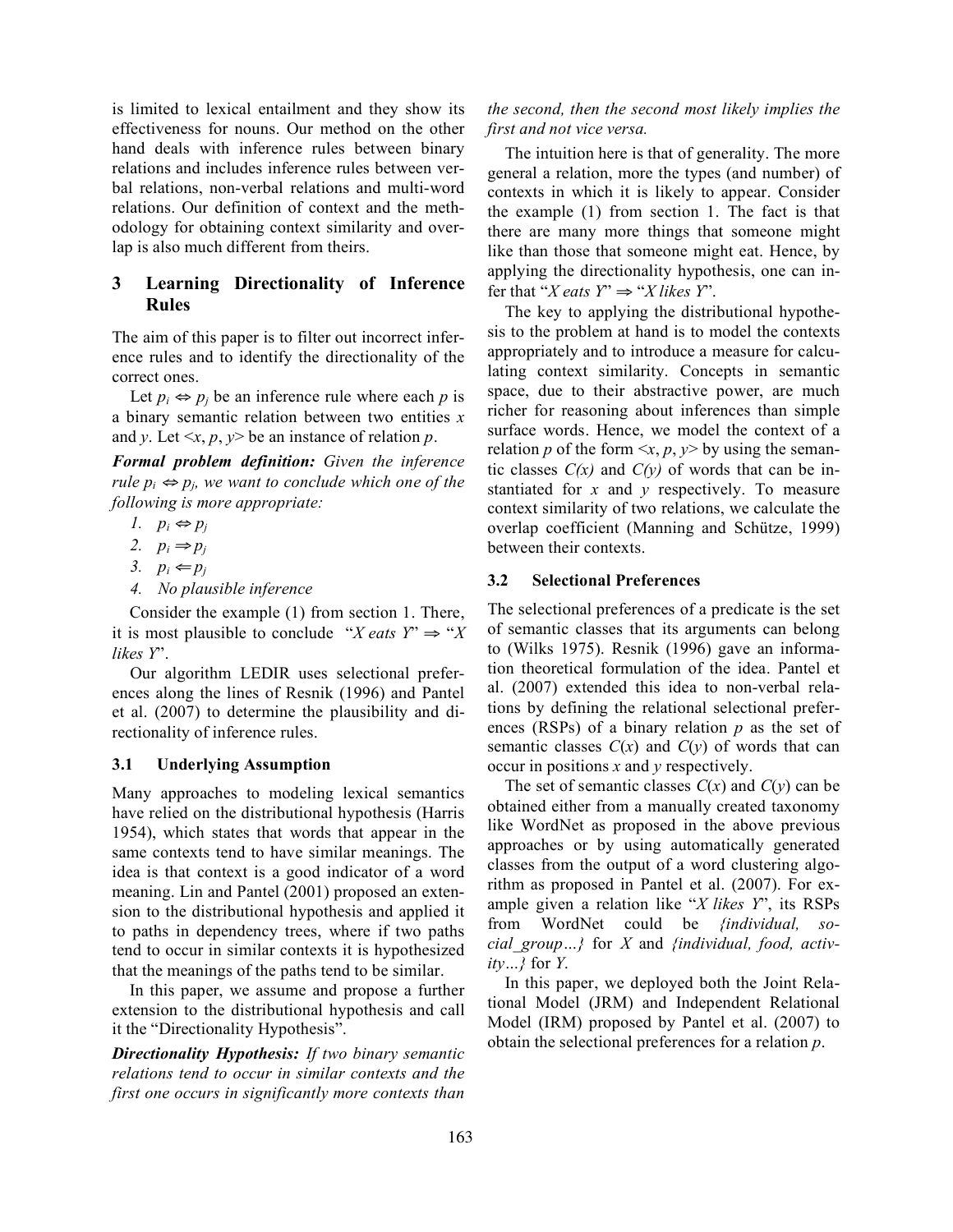#### **Model 1: Joint Relational Model (JRM)**

The JRM uses a large corpus to learn the selectional preferences of a binary semantic relation by considering its arguments jointly.

Given a relation *p* and large corpus of English text, we first find all occurrences of relation *p* in the corpus. For every instance  $\langle x, p, y \rangle$  in the corpus, we obtain the sets  $C(x)$  and  $C(y)$  of the semantic classes that *x* and *y* belong to. We then accumulate the frequencies of the triples  $\langle c(x), p, c(y) \rangle$  by assuming that every  $c(x) \in C(x)$  can co-occur with every  $c(y) \in C(y)$  and vice versa. Every triple  $\langle c(x), p, c(y) \rangle$  obtained in this manner is a candidate selectional preference for *p*. Following Pantel et al. (2007), we rank these candidates using Pointwise mutual information (Cover and Thomas 1991). The ranking function is defined as the strength of association between two semantic classes,  $c_x$  and  $c_y^2$ , given the relation *p*:

$$
pmi(c_x|p;c_y|p) = \log \frac{P(c_x,c_y|p)}{P(c_x|p)P(c_y|p)}
$$
(3.1)

Let  $|c_x, p, c_y|$  denote the frequency of observing the instance  $\langle c(x), p, c(y) \rangle$ . We estimate the probabilities of Equation 3.1 using maximum likelihood estimates over our corpus:

$$
P(c_x|p) = \frac{|c_x, p, *|}{|*, p, *|} \quad P(c_y|p) = \frac{|*, p, c_y|}{|*, p, *|} \quad (3.2)
$$
\n
$$
P(c_x, c_y|p) = \frac{|c_x, p, c_y|}{|*, p, *|} \quad (3.2)
$$

We estimate the above frequencies using:

$$
|c_x, p, *| = \sum_{w \in c_x} \frac{|w, p, *|}{|C(w)|} \quad |*, p, c_y| = \sum_{w \in c_y} \frac{|*, p, w|}{|C(w)|}
$$
  

$$
|c_x, p, c_y| = \sum_{w_1 \in c_x, w_2 \in c_y} \frac{|w_1, p, w_2|}{|C(w_1)| \times |C(w_2)|}
$$
 (3.3)

where  $|x, p, y|$  denotes the frequency of observing the instance  $\langle x, p, y \rangle$  and  $|C(w)|$  denotes the number of classes to which word *w* belongs. |C(*w*)| distributes *w*'s mass equally among all of its senses  $C(w)$ .

#### **Model 2: Independent Relational Model (IRM)**

Due to sparse data, the JRM is likely to miss some pair(s) of valid relational selectional preferences. Hence we use the IRM, which models the arguments of a binary semantic relation independently.

Similar to JRM, we find all instances of the form  $\langle x, p, y \rangle$  for a relation p. We then find the sets  $C(x)$  and  $C(y)$  of the semantic classes that x and *y* belong to and accumulate the frequencies of the triples  $\langle c(x), p, * \rangle$  and  $\langle e^*, p, c(y) \rangle$  where  $c(x)$  $\in$  *C*(*x*) and *c*(*y*)  $\in$  *C*(*y*).

All the tuples  $\langle c(x), p, * \rangle$  and  $\langle * , p, c(y) \rangle$  are the independent candidate RSPs for a relation *p* and we rank them according to equation 3.3.

Once we have the independently learnt RSPs, we need to convert them into a joint representation for use by the inference plausibility and directionality model. To do this, we obtain the Cartesian product between the sets  $\langle C(x), p, * \rangle$  and  $\langle *, p, * \rangle$  $C(y)$  for a relation *p*. The Cartesian product between two sets A and B is given by:

$$
A \times B = \{(a, b) : \forall a \in A \quad and \quad \forall b \in B\}
$$
 (3.4)

Similarly we obtain:

$$
\langle C_x, p, \ast \rangle \times \langle \ast, p, C_{\mathbf{y}} \rangle = \begin{cases} \langle c_x, p, c_y \rangle : & \forall \langle c_x, p, \ast \rangle \in \langle C_x, p, \ast \rangle \text{ and } \\ & \forall \langle \ast, p, c_y \rangle \in \langle \ast, p, C_{\mathbf{y}} \rangle \end{cases} (3.5)
$$

The Cartesian product in equation 3.5 gives the joint representation of the RSPs of the relation *p* learnt using IRM. In the joint representation, the IRM RSPs have the form  $\langle c(x), p, c(y) \rangle$  which is the same form as the JRM RSPs.

### **3.3 Inference plausibility and directionality model**

Our model for determining inference plausibility and directionality is based on the intuition that for an inference to hold between two semantic relations there must exist sufficient overlap between their contexts and the directionality of the inference depends on the quantitative comparison between their contexts.

Here we model the context of a relation by the selectional preferences of that relation. We determine the plausibility of an inference based on the overlap coefficient (Manning and Schütze, 1999) between the selectional preferences of the two paths. We determine the directionality based on the difference in the number of selectional preferences of the relations when the inference seems plausible.

Given a candidate inference rule  $p_i \Leftrightarrow p_j$ , we first obtain the RSPs  $\langle C(x), p_i, C(y) \rangle$  for  $p_i$  and  $\langle C(x), p_i, C(y) \rangle$  for  $p_i$ . We then calculate the overlap coefficient between their respective RSPs. Overlap coefficient is one of the many distribu-

 $^{2}$  *c<sub>x</sub>* and *c<sub>y</sub>* are shorthand for *c*(*x*) and *c*(*y*) in our equations.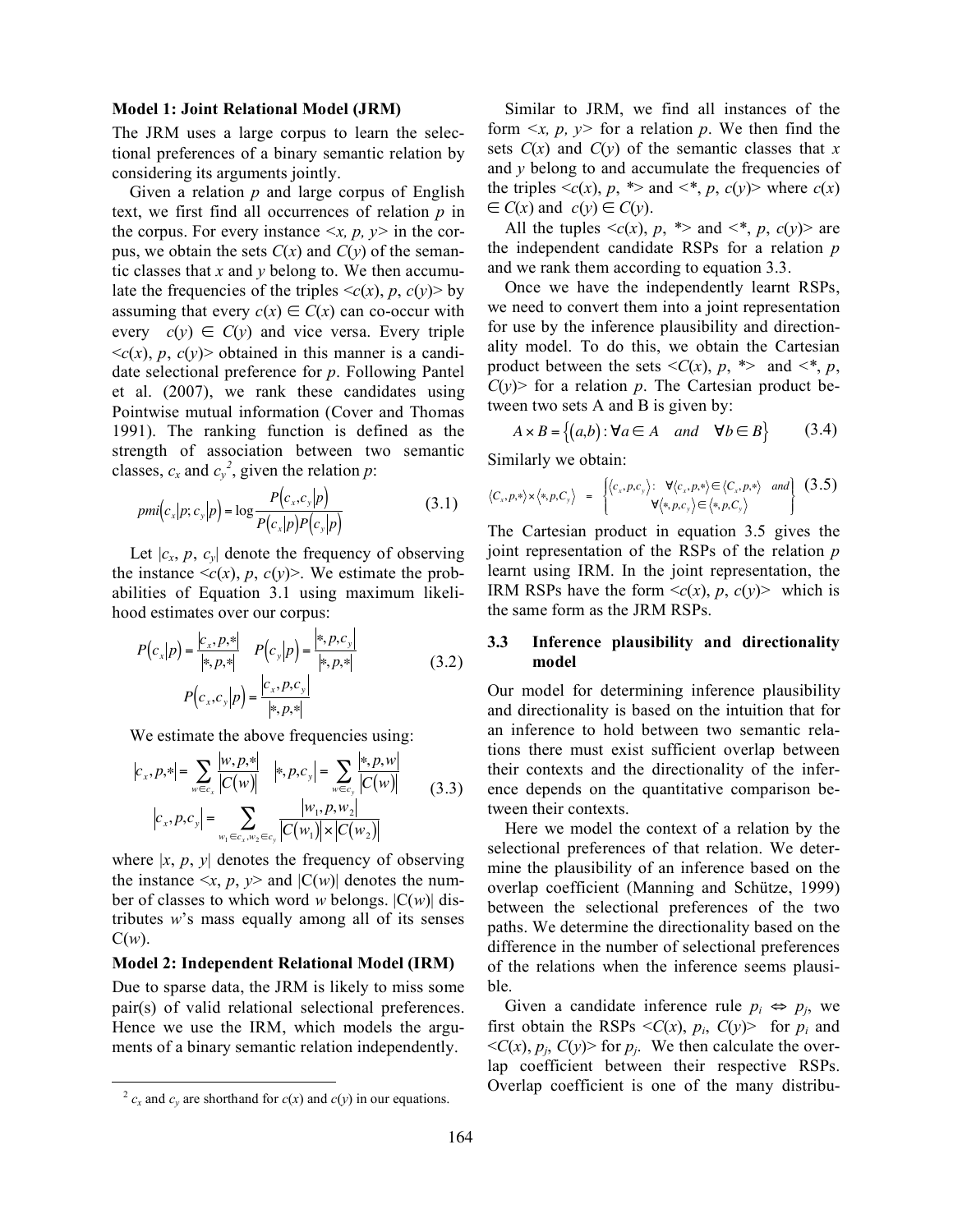tional similarity measures used to calculate the similarity between two vectors A and B:

$$
sim(A,B) = \frac{|A \cap B|}{\min(|A|,|B|)}
$$
(3.6)

The overlap coefficient between the selectional preferences of  $p_i$  and  $p_j$  is calculated as:

$$
sim(p_i, p_j) = \frac{\langle C_x, p_i, C_y \rangle \cap \langle C_x, p_j, C_y \rangle}{\min(|C_x, p_i, C_y| |C_x, p_j, C_y|)} \tag{3.7}
$$

If  $\sin(p_i, p_j)$  is above a certain empirically determined threshold  $\alpha$  (≤1), we conclude that the inference is plausible, i.e.:

*If*  $\sin(p_i, p_j) \ge \alpha$ 

*we conclude the inference is plausible*

*else*

#### *we conclude the inference is not plausible*

For a plausible inference, we then compute the ratio between the number of selectional preferences  $|C(x), p_i, C(y)|$  for  $p_i$  and  $|C(x), p_j, C(y)|$  for  $p_j$ and compare it against an empirically determined threshold  $\beta$  ( $\geq$ 1) to determine the direction of inference. So the algorithm is:

If 
$$
\left|\frac{C_x, p_i, C_y}{C_x, p_j, C_y}\right| \ge \beta
$$
 we conclude  $p_i \Leftarrow p_j$   
else if  $\left|\frac{C_x, p_i, C_y}{C_x, p_j, C_y}\right| \le \frac{1}{\beta}$  we conclude  $p_i \Rightarrow p_j$   
else we conclude  $p_i \Leftrightarrow p_j$ 

#### $\boldsymbol{4}$ **4 Experimental Setup**

In this section, we describe our experimental setup to validate our claim that LEDIR can be used to determine plausibility and directionality of an inference rule.

Given an inference rule of the form  $p_i \Leftrightarrow p_j$ , we want to use automatically learned relational selectional preferences to determine whether the inference rule is valid and if it is valid then what its directionality is.

### **4.1 Inference Rules**

LEDIR can work with any set of binary semantic inference rules. For the purpose of this paper, we chose the inference rules from the DIRT resource (Lin and Pantel 2001). DIRT consists of 12 million rules extracted from 1GB of newspaper text (AP Newswire, San Jose Mercury and Wall Street Journal). For example, "*X* eats  $Y$ "  $\Leftrightarrow$  "*X* likes  $Y$ " is an inference rule from DIRT.

### **4.2 Semantic Classes**

Appropriate choice of semantic classes is crucial for learning relational selectional preferences. The ideal set should have semantic classes that have the right balance between abstraction and discrimination, the two important characteristics that are often conflicting. A very general class has limited discriminative power, while a very specific class has limited abstractive power. Finding the right balance here is a separate research problem of its own.

Since the ideal set of universally acceptable semantic classes in unavailable, we decided to use the Pantel et al. (2007) approach of using two sets of semantic classes. This approach gave us the advantage of being able to experiment with sets of classes that vary a lot in the way they are generated but try to maintain the granularity by obtaining approximately the same number of classes.

The first set of semantic classes was obtained by running the CBC clustering algorithm (Pantel and Lin, 2002) on TREC-9 and TREC-2002 newswire collections consisting of over 600 million words. This resulted in 1628 clusters, each representing a semantic class.

The second set of semantic classes was obtained by using WordNet 2.1 (Fellbaum 1998). We obtained a cut in the WordNet noun hierarchy<sup>3</sup> by manual inspection and used all the synsets below a cut point as the semantic class at that node. Our inspection showed that the synsets at depth four formed the most natural semantic classes<sup>4</sup>. A cut at depth four resulted in a set of 1287 semantic classes, a set that is much coarser grained than WordNet which has an average depth of 12. This seems to be a depth that gives a reasonable abstraction while maintaining good discriminative power. It would however be interesting to experiment with more sophisticated algorithms for extracting semantic classes from WordNet and see their effect

<sup>&</sup>lt;sup>3</sup> Since we are dealing with only noun binary relations, we use only WordNet noun Hierarchy.<br> $4$  By natural, here, we simply mean that a manual inspection

by the authors showed that, at depth four, the resulting clusters had struck a better granularity balance than other cutoff points. We acknowledge that this is a very coarse way of extracting concepts from WordNet.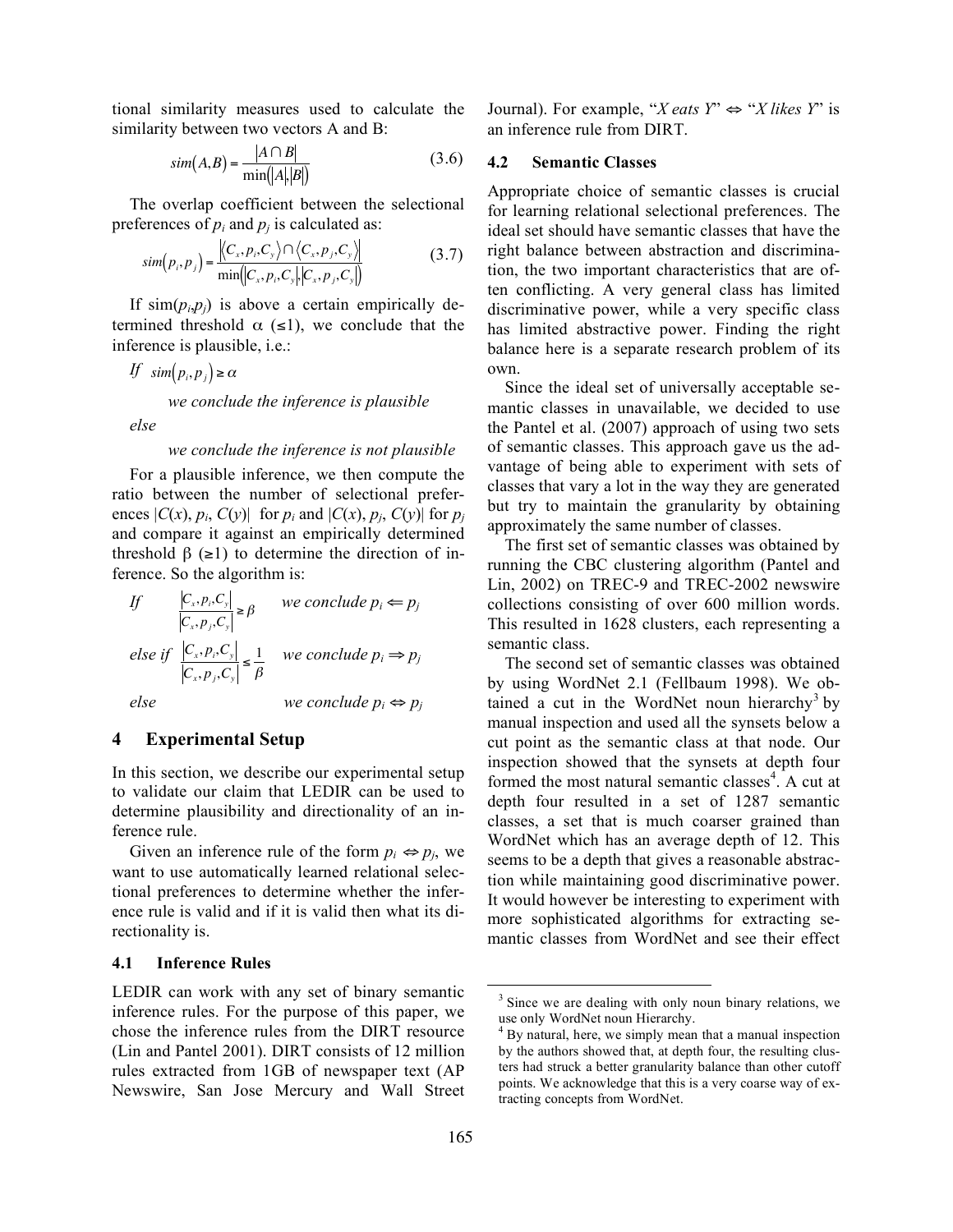on the relational selectional preferences, something we do not address this in this paper.

### **4.3 Implementation**

We implemented LEDIR with both the JRM and IRM models using inference rules from DIRT and semantic classes from both CBC and WordNet. We parsed the 1999 AP newswire collection consisting of 31 million words with Minipar (Lin 1993) and used this to obtain the probability statistics for the models (as described in section 3.2).

We performed both system-wide evaluations and intrinsic evaluations with different values of  $\alpha$ and β parameters. Section 5 presents these results and our error analysis.

### **4.4 Gold Standard Construction**

In order to evaluate the performance of the different systems, we compare their outputs against a manually annotated gold standard. To create this gold standard, we randomly sampled 160 inference rules of the form  $p_i \Leftrightarrow p_j$  from DIRT. We discarded three rules since they contained nominalizations<sup>5</sup>.

For every inference rule of the form  $p_i \Leftrightarrow p_j$ , the annotation guideline asked annotators (in this paper we used two annotators) to choose the most appropriate of the four options:

- *1.*  $p_i$  ⇔  $p_j$
- 2.  $p_i \Rightarrow p_j$
- 3.  $p_i \leftarrow p_j$
- *4. No plausible inference*

To help the annotators with their decisions, the annotators were provided with 10 randomly chosen instances for each inference rule. These instances, extracted from DIRT, provided the annotators with context where the inference could hold. So for example, for the inference rule "*X* eats  $Y$ "  $\Leftrightarrow$  "*X* likes *Y*", an example instance would be "*I eat spicy food"* ⇔ "*I like spicy food*". The annotation guideline however gave the annotators the freedom to think of examples other than the ones provided to make their decisions.

The annotators found that while some decisions were quite easy to make, the more complex ones

often involved the choice between bi-directionality and one of the directions. To minimize disagreements and to get a better understanding of the task, the annotators trained themselves by annotating several samples together.

We divided the set of 157 inference rules, into a development set of 57 inference rules and a blind test set of 100 inference rules. Our two annotators annotated the development test set together to train themselves. The blind test set was then annotated individually to test whether the task is well defined. We used the kappa statistic (Siegel and Castellan Jr. 1988) to calculate the inter-annotator agreement, resulting in  $\kappa$ =0.63. The annotators then looked at the disagreements together to build the final gold standard.

All this resulted in a final gold standard of 100 annotated DIRT rules.

## **4.5 Baselines**

To get an objective assessment of the quality of the results obtained by using our models, we compared the output of our systems against three baselines:

*B-random: Randomly assigns one of the four possible tags to each candidate inference rule.*

*B-frequent: Assigns the most frequently occurring tag in the gold standard to each candidate inference rule.*

*B-DIRT: Assumes each inference rule is bidirectional and assigns the bidirectional tag to each candidate inference rule.*

## **5 Experimental Results**

In this section, we provide empirical evidence to validate our claim that the plausibility and directionality of an inference rule can be determined using LEDIR.

## **5.1 Evaluation Criterion**

We want to measure the effectiveness of LEDIR for the task of determining the validity and directionality of a set of inference rules. We follow the standard approach of reporting system accuracy by comparing system outputs on a test set with a manually created gold standard. Using the gold standard described in Section 4.4, we measure the accuracy of our systems using the following formula:

<sup>&</sup>lt;sup>5</sup> For the purpose of simplicity, we in our experiments did not use DIRT rules containing nominalizations. The algorithm however can be applied without change to inference rules containing nominalization. In fact, in the resource that we plan to release soon, we have applied the algorithm without change to DIRT rules containing nominalizations.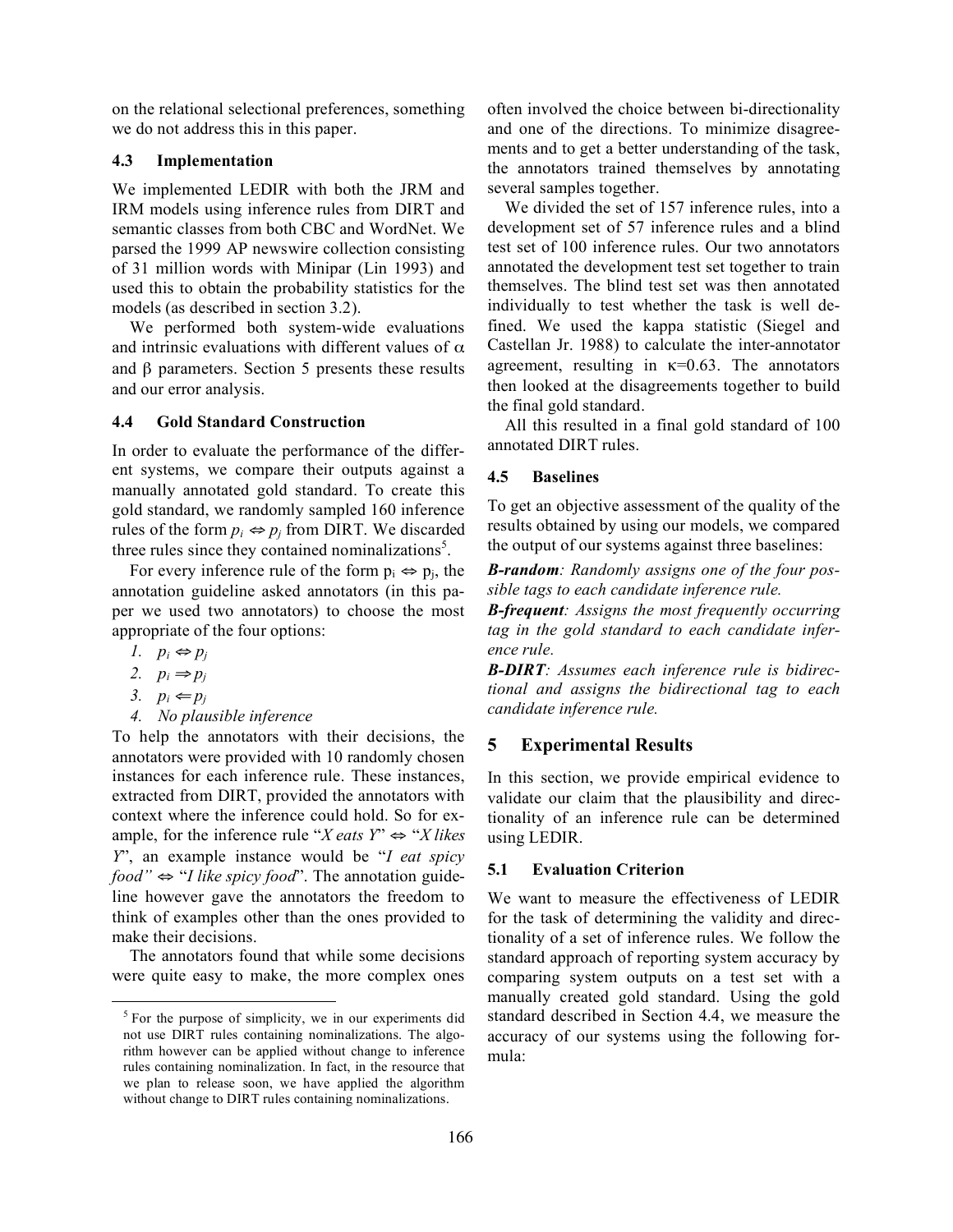$$
Accuracy = \frac{|correctly \quad tagged \quad inf \,erences|}{|input \quad inf \,erences|}
$$

### **5.2 Result Summary**

We ran all our algorithms with different parameter combinations on the development set (the 57 DIRT rules described in Section 4.4). This resulted in a total of 420 experiments on the development set. Based on these experiments, we used the accuracy statistic to obtain the best parameter combination for each of our four systems. We then used these parameter values to obtain the corresponding percentage accuracies on the test set for each of the four systems.

| Model         |            | $\alpha$ | β | Accuracy $(\% )$ |
|---------------|------------|----------|---|------------------|
| B-random      |            |          |   | 25               |
| B-frequent    |            |          |   | 34               |
| <b>B-DIRT</b> |            |          |   | 25               |
| <b>JRM</b>    | <b>CBC</b> | 0.15     | 2 | 38               |
|               | WN         | 0.55     | 2 | 38               |
| <b>IRM</b>    | CBC        | 0.15     | 3 | 48               |
|               | WN         | 0.45     | 2 | 43               |

**Table 1:** Summary of results on the test set

Table 1 summarizes the results obtained on the test set for the three baselines and for each of the four systems using the best parameter combinations obtained as described above. The overall best performing system uses the IRM algorithm with RSPs form CBC. Its performance is found to be significantly better than all the three baselines using the Student's paired t-test (Manning and Schütze, 1999) at  $p<0.05$ . However, this system is not statistically significant when compared with the other LEDIR implementations (JRM and IRM with WordNet).

#### **5.3 Performance and Error Analysis**

The best performing system selected using the development set is the IRM system using CBC with the parameters  $\alpha$ =0.15 and  $\beta$ =3. In general, the results obtained on the test set show that the IRM tends to perform better than the JRM. This observation points at the sparseness of data available for learning RSPs for the more restrictive JRM, the reason why we introduced the IRM in the first place. A much larger corpus would be needed to obtain good enough coverage for the JRM.

|         |                   | <b>GOLD STANDARD</b> |               |    |    |  |
|---------|-------------------|----------------------|---------------|----|----|--|
|         |                   | ⇔                    | $\Rightarrow$ | ⇐  | NO |  |
| NALISAS | $\Leftrightarrow$ | 16                   |               |    |    |  |
|         | $\Rightarrow$     |                      |               |    |    |  |
|         | $\Leftarrow$      |                      |               | 22 |    |  |
|         | NO                |                      |               |    |    |  |

**Table 2:** Confusion Matrix for the best performing system, IRM using CBC with  $\alpha$ =0.15 and  $\beta$ =3.

Table 2 shows the confusion matrix for the overall best performing system as selected using the development set (results are taken from the test set). The confusion matrix indicates that the system does a very good job of identifying the directionality of the correct inference rules, but gets a big performance hit from its inability to identify the incorrect inference rules accurately. We will analyze this observation in more detail below.

Figure 1 plots the variation in accuracy of IRM with different RSPs and different values of  $\alpha$  and β. The figure shows a very interesting trend. It is clear that for all values of  $β$ , systems for IRM using CBC tend to reach their peak in the range 0.15  $\leq \alpha \leq 0.25$ , whereas the systems for IRM using WordNet (WN), tend to reach their peak in the range  $0.4 \le \alpha \le 0.6$ . This variation indicates the kind of impact the selection of semantic classes could have on the overall performance of the system. This is not hard evidence, but it does suggest that finding the right set of semantic classes could be one big step towards improving system accuracy.



**Figure 1:** Accuracy variation for IRM with different values of  $\alpha$  and  $\beta$ .

Two other factors that have a big impact on the performance of our systems are the values of the system parameters  $\alpha$  and  $\beta$ , which decide the plau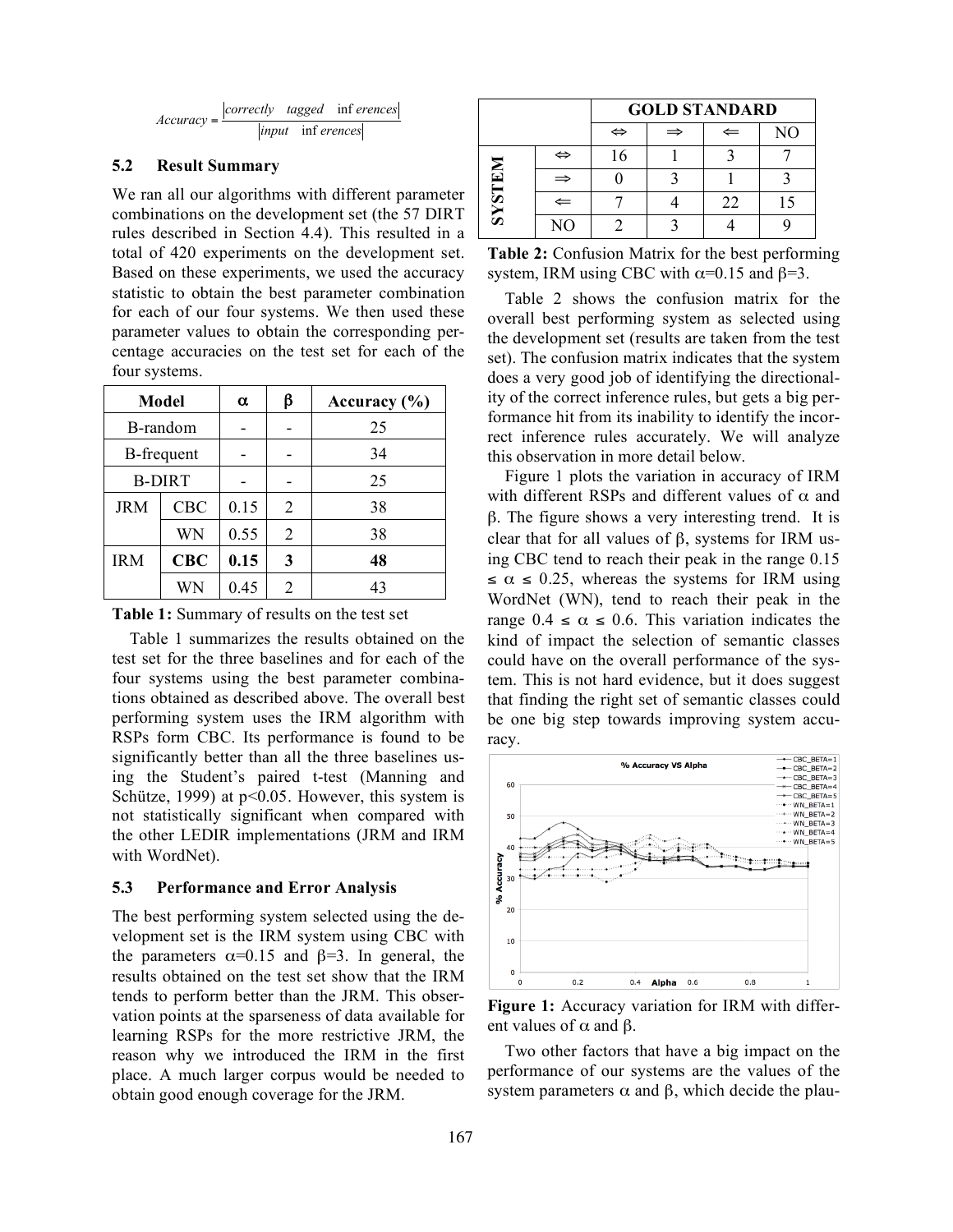sibility and directionality of an inference rule, respectively. To better study their effect on the system performances, we studied the two parameters independently.



**Figure 2:** Accuracy variation in predicting correct versus incorrect inference rules for different values of α.



**Figure 3:** Accuracy variation in predicting directionality of correct inference rules for different values of  $β$ .

Figure 2 shows the variation in the accuracy for the task of predicting the correct and incorrect inference rules for the different systems when varying the value of  $\alpha$ . To obtain this graph, we classified the inference rules in the test set only as correct and incorrect without further classification based on directionality. All of our four systems obtained accuracy scores in the range of 68-70% showing a good performance on the task of determining plausibility. This however is only a small improvement over the baseline score of 66% obtained by assuming every inference to be plausible (as will be shown below, our system has most impact not on determining plausibility but on determining directionality). Manual inspection of some system errors showed that the most common errors were due to the well-known 'problem of antonymy' when applying the distributional hypothesis. In DIRT, one can learn rules like "*X loves Y*" ⇔ "*X hates Y*". Since the plausibility of inference rules is determined by applying the distributional hypothesis and the antonym paths tend to take the same set of classes for X and Y, our models find it difficult to filter out the incorrect inference rules which DIRT ends up learning for this very same reason. To improve our system, one avenue of research is to focus specifically on filtering incorrect inference rules involving antonyms (perhaps using methods similar to (Lin et al. 2003)).

Figure 3 shows the variation in the accuracy for the task of predicting the directionality of the correct inference rules for the different systems when varying the value of β. To obtain this graph, we separated the correct inference rules form the incorrect ones and ran all the systems on only the correct ones, predicting only the directionality of each rule for different values of β. Too low a value of β means that the algorithms tend to predict most things as unidirectional and too high a value means that the algorithms tend to predict everything as bidirectional. It is clear from the figure that the performance of all the systems reach their peak performance in the range  $2 \le \beta \le 4$ , which agrees with our intuition of obtaining the best system accuracy in a medium range. It is also seen that the best accuracy for each of the models goes up as compared to the corresponding values obtained in the general framework. The best performing system, IRM using CBC RSPs, reaches a peak accuracy of 63.64%, a much higher score than its accuracy score of 48% under the general framework and also a significant improvement over the baseline score of 48.48% for this task. Paired t-test shows that the difference is statistically significant at p<0.05. The baseline score for this task is obtained by assigning the most frequently occurring direction to all the correct inference rules. This paints a very encouraging picture about the ability of the algorithm to identify the directionality much more accurately if it can be provided with a cleaner set of inference rules.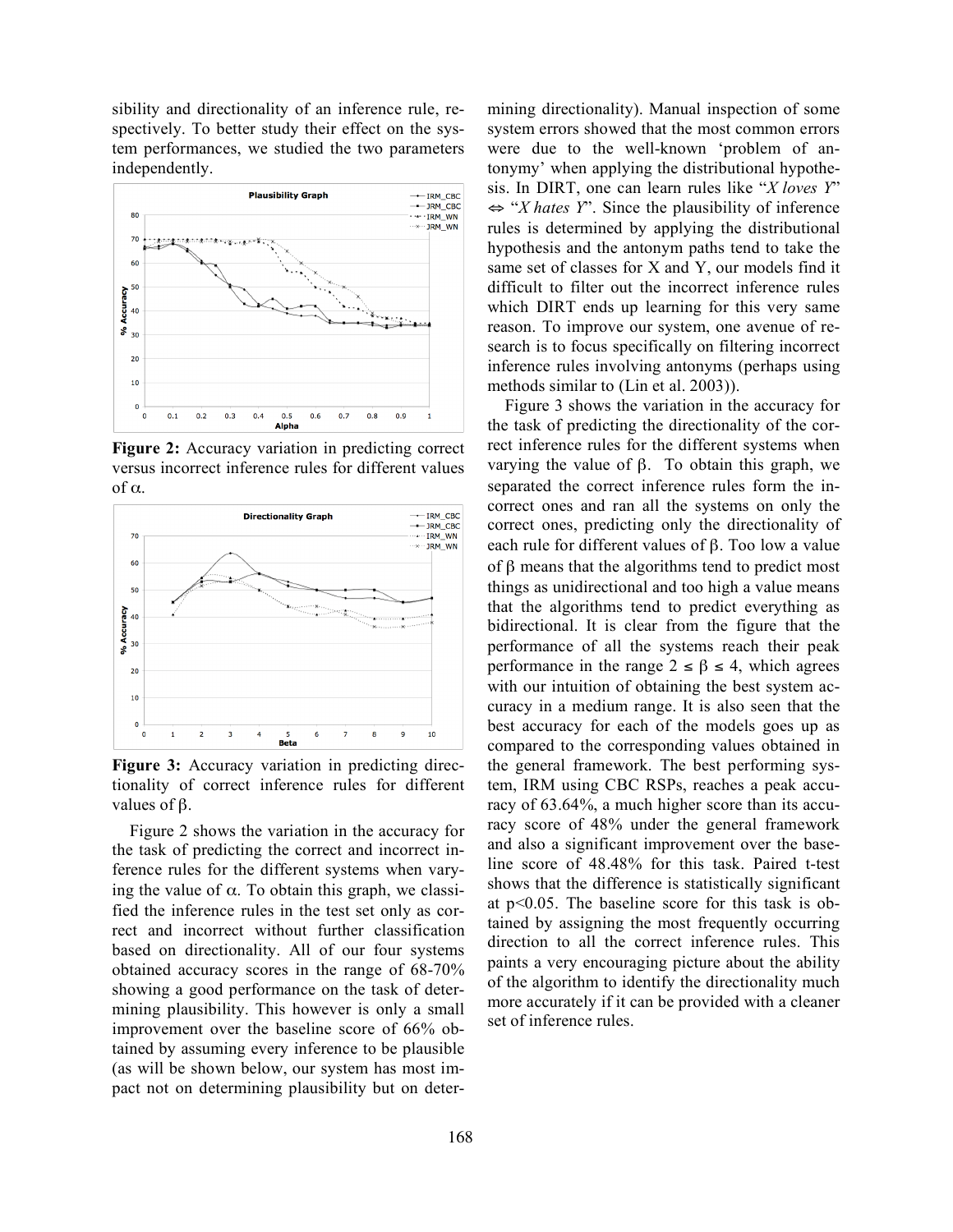### **6 Conclusion**

Semantic inferences are fundamental to understanding natural language and are an integral part of many natural language applications such as question answering, summarization and textual entailment. Given the availability of large amounts of text and with the increase in computation power, learning them automatically from large text corpora has become increasingly feasible and popular. We introduced the Directionality Hypothesis, which states that if two paths share a significant number of relational selectional preferences (RSPs) and if the first has many more RSPs than the second, then the second path implies the first. Our experiments show empirical evidence that the Directionality Hypothesis with RSPs can indeed be used to filter incorrect inference rules and find the directionality of correct ones. We believe that this result is one step in the direction of solving the basic problem of semantic inference.

Several questions must still be addressed. The models need to be improved in order to address the problem of incorrect inference rules. The distributional hypothesis does not provide a framework to address the issue with antonymy relations like "*X loves*  $Y^{\prime} \Leftrightarrow "X \text{ } hats \text{ } Y^{\prime}$  and hence other ideas need to be investigated.

Ultimately, our goal is to improve the performance of NLP applications with better inferencing capabilities. Several recent data points, such as (Harabagiu and Hickl 2006), and others discussed in Section 2.1, give promise that refined inference rules for directionality may indeed improve question answering, textual entailment and multidocument summarization accuracies. It is our hope that methods such as the one proposed in this paper may one day be used to harness the richness of automatically created inference rule resources within large-scale NLP applications.

### **References**

- Anick, P.G. and Tipirneni, S. 1999. The Paraphrase Search Assistant: Terminology Feedback for Iterative Information Seeking. In *Proceedings of SIGIR 1999*. pp. 53-159. Berkeley, CA
- Barzilay, R. and McKeown, K.R. 2001.Extracting Paraphrases from a Parallel Corpus. In *Proceedings of ACL 2001*. pp. 50–57. Toulose, France.
- Barzilay, R.; McKeown, K.R. and Elhadad, M. 1999. Information Fusion in the Context of Multi-Document Summarization. In *Proceedings of ACL 1999*. College Park, Maryland.
- Chklovski, T. and Pantel, P. 2004. VerbOCEAN: Mining the Web for Fine-Grained Semantic Verb Relations. In *Proceedings of EMNLP 2004*. Barcellona Spain.
- Cover, T.M. and Thomas, J.A. 1991. *Elements of Information Theory*. John Wiley & Sons.
- Echihabi, A. and Marcu. D. 2003. A Noisy-Channel Approach to Question Answering. In *Proceedings of ACL 2003*. Sapporo, Japan.
- Fellbaum, C. 1998. *WordNet: An Electronic Lexical Database*. MIT Press.
- Geffet, M.; Dagan, I. 2005. The Distributional Inclusion Hypothesis and Lexical Entailment. In *Proceedings of ACL 2005*. pp. 107-114. Ann Arbor, Michigan.
- Harabagiu, S.; and Hickl, A. 2006. Methods for Using Textual Entailment in Open-Domain Question Answering. In *Proceedings of ACL 2006*. pp. 905-912. Sydney, Australia.
- Harris, Z. 1954. Distributional structure. *Word*. 10(23): 146-162.
- Lenat, D. 1995. CYC: A large-scale investment in knowledge infrastructure. *Communications of the ACM*, 38(11):33–38.
- Lin, D. 1993. Parsing Without OverGeneration. In *Proceedings of ACL 1993*. pp. 112-120. Columbus, OH.
- Lin, D. and Pantel, P. 2001. Discovery of Inference Rules for Question Answering. *Natural Language Engineering* 7(4):343-360.
- Lin, D.; Zhao, S.; Qin, L. and Zhou, M. 2003. Identifying Synonyms among Distributionally Similar Words. In *Proceedings of IJCAI 2003*, pp. 1492- 1493. Acapulco, Mexico.
- Manning, C.D. and Schütze, H. 1999. *Foundations of Statistical Natural Language Processing*. The MIT Press, Cambridge, MA.
- Moldovan, D.; Clark, C.; Harabagiu, S. and Maiorano S. 2003. COGEX: A Logic Prover for Question Answering. In *Proceedings of HLT/NAACL 2003*. Edmonton, Canada.
- Pantel, P.; Bhagat, R.; Coppola, B.; Chklovski, T. and Hovy, E. 2007. ISP: Learning Inferential Selectional Preferences. In *Proceedings of HLT/NAACL 2007*. Rochester, NY.